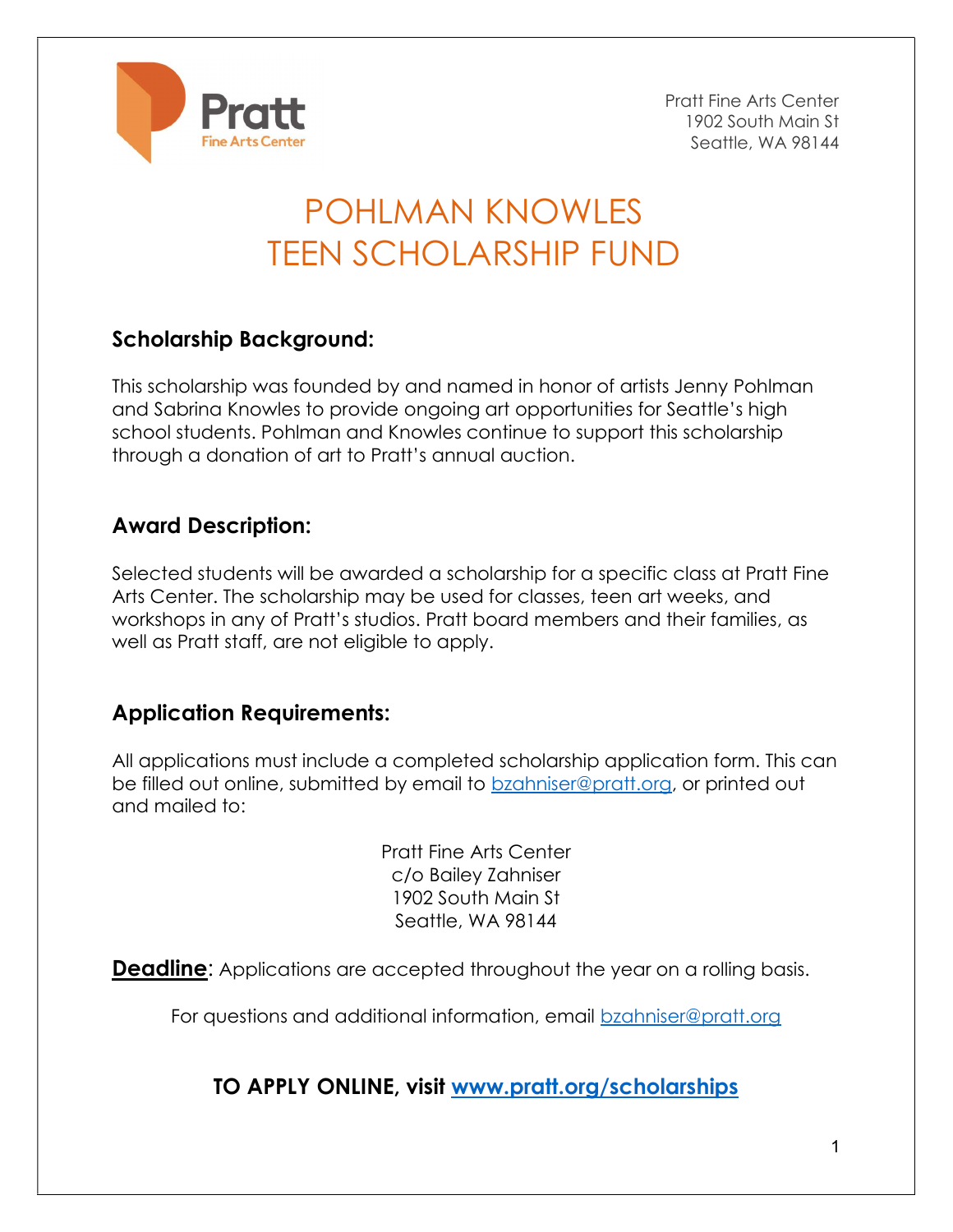| <b>Pratt</b>                                                                                                                                                                                                              | <b>POHLMAN KNOWLES</b>                                               | <b>Pratt Fine Arts Center</b>           |
|---------------------------------------------------------------------------------------------------------------------------------------------------------------------------------------------------------------------------|----------------------------------------------------------------------|-----------------------------------------|
| <b>Fine Arts Center</b>                                                                                                                                                                                                   | <b>TEEN SCHOLARSHIP FUND</b>                                         | 1902 South Main St<br>Seattle, WA 98144 |
|                                                                                                                                                                                                                           | Please fell us a little about yourself                               |                                         |
|                                                                                                                                                                                                                           |                                                                      |                                         |
|                                                                                                                                                                                                                           |                                                                      |                                         |
| How old are you? ____________________                                                                                                                                                                                     |                                                                      |                                         |
| How should we get in touch? $\Box$ Phone                                                                                                                                                                                  | $\Box$ Email<br>$\Box$ Text                                          |                                         |
| Your contact information:                                                                                                                                                                                                 |                                                                      |                                         |
|                                                                                                                                                                                                                           |                                                                      |                                         |
|                                                                                                                                                                                                                           |                                                                      |                                         |
|                                                                                                                                                                                                                           |                                                                      |                                         |
|                                                                                                                                                                                                                           |                                                                      |                                         |
|                                                                                                                                                                                                                           |                                                                      |                                         |
|                                                                                                                                                                                                                           | We will need to talk to an adult at home; please tell us about them. |                                         |
|                                                                                                                                                                                                                           |                                                                      |                                         |
|                                                                                                                                                                                                                           |                                                                      |                                         |
| What would you like us to know about you and your art?<br>What class do you want to take? Why?<br>How did you hear about this scholarship opportunity?<br>Their contact information:<br>Phone: __________________________ |                                                                      |                                         |